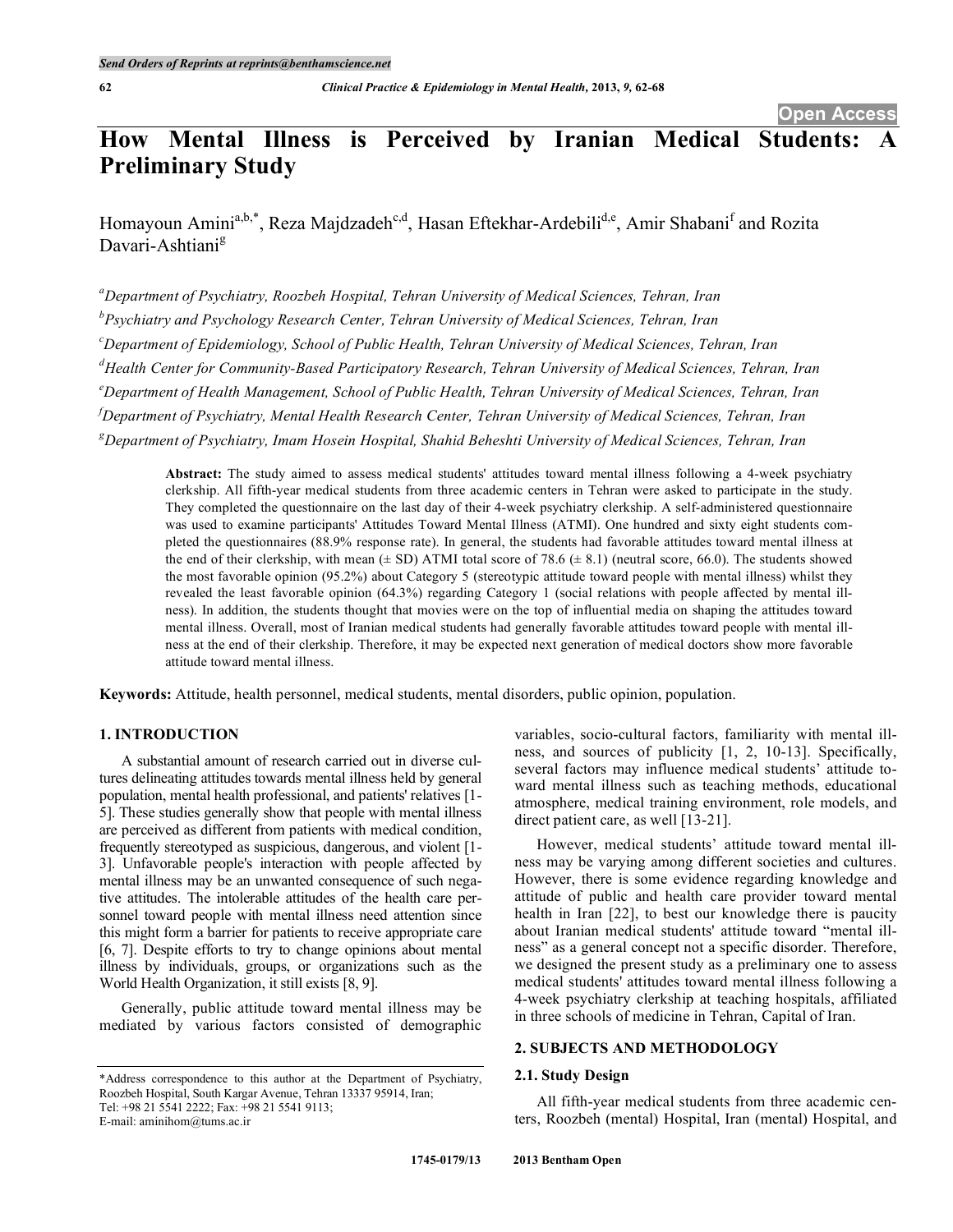| Item. No | Opinion                                                                                                                                                  | <b>Strongly Disagree</b> | <b>Disagree</b> | <b>No Opinion</b> | Agree                   | <b>Strongly Agree</b> |
|----------|----------------------------------------------------------------------------------------------------------------------------------------------------------|--------------------------|-----------------|-------------------|-------------------------|-----------------------|
|          | Item                                                                                                                                                     | N(%                      | N(%             | N(%)              | N(%                     | N(%                   |
|          | I'm ready to live in the same place with a men-<br>tally ill patient who has been hospitalized before<br>and now gets well                               | 18<br>(10.7)             | 60<br>(35.7)    | 52<br>(31)        | 26<br>(15.5)            | 12<br>(7.1)           |
| 6        | It's necessary to cut all the relationships of a<br>patient with mental illness with the society                                                         | 91<br>(54.2)             | 68<br>(40.5)    | 5<br>(3)          | $\overline{2}$<br>(1.2) | 2<br>(1.2)            |
| 7        | If anyone of my relatives suffers from mental<br>illness, I'll be ready to go to a party or to go on a<br>trip with him/her                              | 2<br>(1.2)               | 28<br>(16.7)    | 49<br>(29.2)      | 72<br>(42.9)            | 17<br>(10.1)          |
| 13       | If anyone of my close relatives is mentally ill and<br>his/her doctor tells me that there is no danger, I'll<br>be ready to take care of him/her at home | 5<br>(3)                 | 24<br>(14.3)    | 35<br>(20.8)      | 76<br>(45.2)            | 28<br>(16.7)          |
| 14       | I'm ready to live or work in the same place with<br>a patient with mental illness                                                                        | 13<br>(7.7)              | 61<br>(36.3)    | 50<br>(29.8)      | 38<br>(22.6)            | 6<br>(3.6)            |
| 20       | I'm ready to be a close friend to a patient with<br>mental illness                                                                                       | 23<br>(13.7)             | 51<br>(30.4)    | 61<br>(36.3)      | 23<br>(13.7)            | 10<br>(6)             |

|  | Table 1.  Medical Students' Attitude Toward Social Relations in Patients with Mental Illness (Category 1) |  |  |  |  |  |  |  |  |  |
|--|-----------------------------------------------------------------------------------------------------------|--|--|--|--|--|--|--|--|--|
|--|-----------------------------------------------------------------------------------------------------------|--|--|--|--|--|--|--|--|--|

Imam Hosein (general) Hospital affiliated in Tehran, Iran, and Shahid Beheshti Universities of Medical Sciences were asked to participate in the study. They completed the questionnaire on the last day of their 4-week psychiatry clerkship. A cover letter enclosed to the questionnaire explained to the students the purpose of the study and stated that student participation was purely voluntary and that all responses would be confidential and anonymous. It was explicitly declared that their responses would have no influence on their clerkship grades. Students were asked to answer the questionnaire during some academic session and not to discuss the statements among themselves to stay away from peer group influence. The study was approved by the ethics committee of Tehran University of Medical Sciences (TUMS).

#### **2.2. Participants**

Between February, 2009, and July, 2009, 189 medical students who were invited to participate in the study.

#### **2.3. Measure**

A self-administered questionnaire was used. The questionnaire was composed of two parts. The first part consisted of the questions about background information on specific subjects. Background information consisted of participant age, gender, rotation site, and history of personal contact with mentally ill patient, training environment, and perceived media role.

The second part examined participants' Attitudes Toward Mental Illness (ATMI). This part was adopted from two questionnaires and was validated and used in other studies in Iran [23-27]. The questionnaire consisted of 22 items divided into five categories: 1) attitude toward social relations in people with mental illness (six questions), 2) willingness to self-disclosure regarding mental illness (three questions), 3) attitude toward treatment of mental illness (six questions), 4) attitude toward etiology of mental illness (three questions), and 5) stereotypic attitude toward people with mental illness (four questions). The scoring was on a five-point Likert scale from 1 (strongly disagree) to 5 (strongly agree) with a higher score suggesting a more favorable attitude. The scoring on some of the items was reversed to avoid response bias. To establish content validity of the Persian version of ATMI, the questions were adapted based on the opinions of five experts (four psychiatrists and a clinical psychologist) and was adjusted in terms of social and cultural conditions. The internal consistency of the questionnaire, measured using Cronbach's alpha, was 0.86.

#### **2.4. Data Analysis**

Data were analyzed using the Statistical Package for the Social Sciences (SPSS, V.16). The student's t tests and oneway ANOVA were used to examine the difference ATMI score between two genders and across different schools, respectively. Correlation analyses were computed by using Pearson correlation coefficients.

## **3. RESULTS**

One hundred and sixty eight students completed the questionnaires (88.9% response rate). Mean  $(\pm SD)$  age of the participants was  $23.8 \ (\pm 1.8)$  years and 95 (56.9%) were female.

In general, the students had favorable attitudes toward mental illness at the end of their clerkship, with mean  $(\pm SD)$ ATMI total score of 78.6  $(\pm 8.1)$  (neutral score, 66.0). Only 11 (6.6%) students scored lower than 66.0 and 153 (92.2%) reported score higher than 66.0. There was no correlation between age and ATMI total score (Pearson correlation = - 0.023,  $n = 165$ ,  $p = 0.77$ ). A comparison of the scores for men and women revealed no differences in term of the mean  $(\pm SD)$  ATMI total score (men 77.76  $(\pm 9.52)$ , women 79.16  $(\pm 6.91)$ ; t = 1.095, df = 163, p = 0.28).

Table **1** summaries the medical students' responses to the items relevant to social relations with people affected by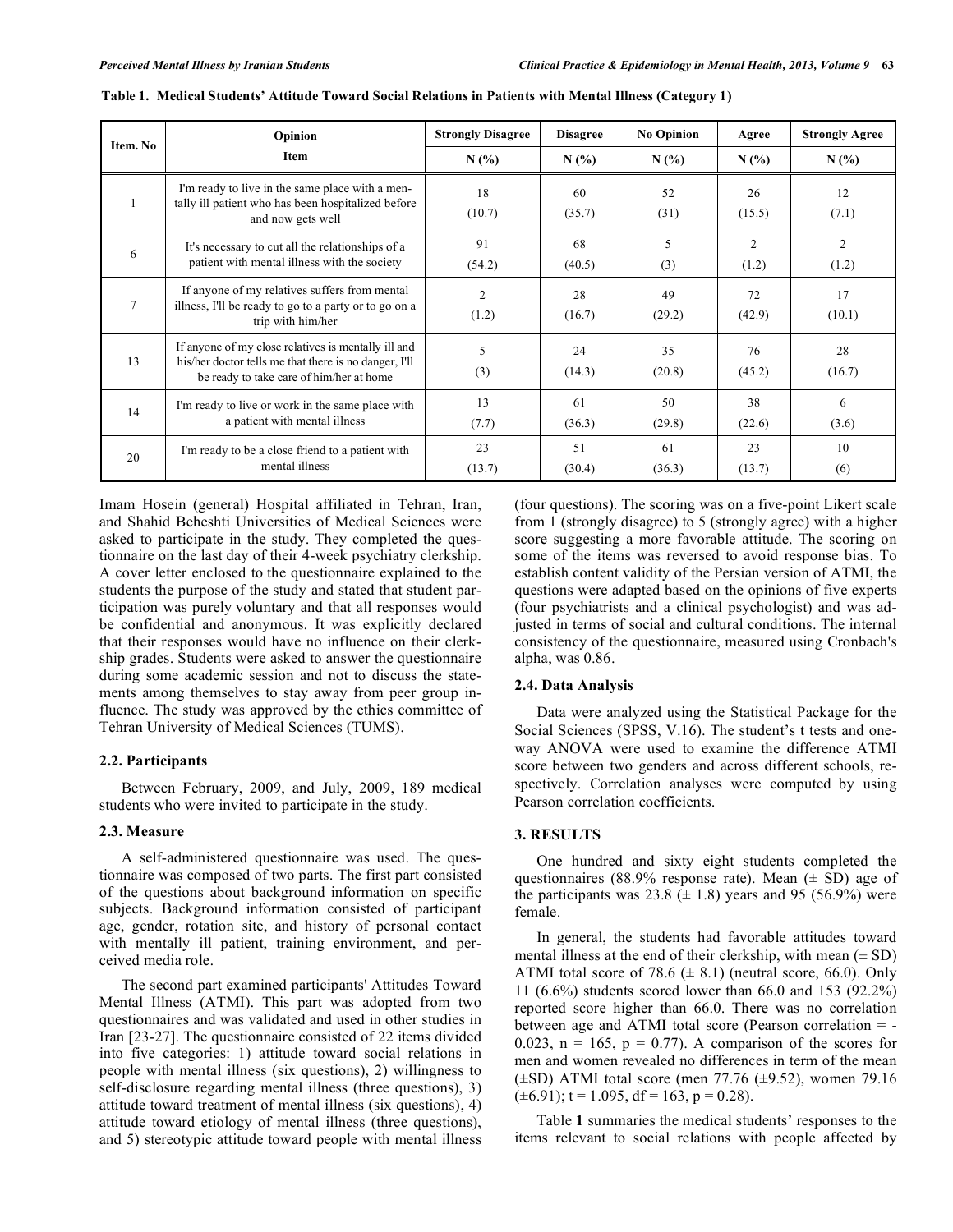| Item. No | <b>Opinion Item</b>                                                                                              | <b>Strongly Disagree</b> | <b>Disagree</b> | <b>No Opinion</b> | Agree        | <b>Strongly Agree</b> |
|----------|------------------------------------------------------------------------------------------------------------------|--------------------------|-----------------|-------------------|--------------|-----------------------|
|          |                                                                                                                  | N(%)                     | N(%)            | N(%               | N(%)         | N(%)                  |
|          | I'll feel ashamed if anyone of my close<br>relatives is mentally ill                                             | 39<br>(23.2)             | 85<br>(50.6)    | 28<br>(16.7)      | 14<br>(8.3)  | (1.2)                 |
| 8        | If anyone of my relatives suffers from<br>mental illness, I'll be ready to talk about<br>him/her with my friends | 9<br>(5.4)               | 38<br>(22.6)    | 39<br>(23.2)      | 69<br>(41.1) | 13<br>(7.7)           |
| 15       | If I myself suffer from a mental illness,<br>I'll declare it                                                     | 9<br>(5.4)               | 40<br>(23.8)    | 36<br>(21.4)      | 64<br>(38.1) | 19<br>(11.3)          |

**Table 2. Medical Students' Attitude Toward Willingness to Self-Disclosure Regarding Mental Illness (Category 2)**

**Table 3. Medical Students' Attitude Toward Treatment of Mental Illness (Category 3)**

| Item. No | <b>Opinion Item</b>                                                                                   | <b>Strongly Disagree</b> | <b>Disagree</b> | <b>No Opinion</b> | Agree         | <b>Strongly Agree</b> |
|----------|-------------------------------------------------------------------------------------------------------|--------------------------|-----------------|-------------------|---------------|-----------------------|
|          |                                                                                                       | N(%)                     | N(%)            | N(%)              | N(%)          | N(%)                  |
| 3        | The best treatment for patients with<br>mental illness is to move to a place with<br>a better climate | 13<br>(7.7)              | 39<br>(23.2)    | 71<br>(42.3)      | 40<br>(23.8)  | 5<br>(3)              |
| 9        | Patients with mental illness are treatable                                                            | (0.6)                    | 6<br>(3.6)      | 22<br>(13.1)      | 105<br>(62.5) | 34<br>(20.2)          |
| 10       | Marriage is an advantage for mentally                                                                 | 13                       | 46              | 79                | 25            | 5                     |
|          | ill patients                                                                                          | (7.7)                    | (27.4)          | (47)              | (14.9)        | (3)                   |
| 16       | If I myself suffer from a mental illness,                                                             | 9                        | 11              | 17                | 78            | 53                    |
|          | I refer to a psychiatrist                                                                             | (5.4)                    | (6.5)           | (10.1)            | (46.4)        | (31.5)                |
| 21       | Medications are effective in treating                                                                 | 5                        | 5               | 26                | 105           | 27                    |
|          | patients with mental illness                                                                          | (3)                      | (3)             | (15.5)            | (62.5)        | (16.1)                |
| 22       | Fortified foods are enough for the                                                                    | 49                       | 84              | 26                | $\mathcal{I}$ | $\theta$              |
|          | treatment of patients with mental illness                                                             | (29.5)                   | (50.6)          | (15.7)            | (4.2)         | (0)                   |

mental illness (Category 1). We found 108 (64.3%) of the students had favorable attitudes toward this dimension with score higher than 18 (neutral score of Category 1); however, 48 (28.6%) of the students showed unfavorable attitude with score lower than 18.

The results of items related to willingness to selfdisclosure regarding mental illness (Category 2) are shown in Table **2**. Most of medical students reported positive opinion in Category 2 with regard to 115 (68.6%) of the students scored higher than 9 (neutral score of Category 2) as compared to 33 (19.6%) of them who scored lower than 9.

Table **3** gives the medical students' responses to the items relevant to treatment of mental illness (Category 3). It is found 148 (89.2%) of the students had favorable attitudes toward this dimension with regard to score higher than 18 (neutral score of Category 3); however, 9 (5.4%) of the students reported unfavorable attitude with regard to the score lower than 18.

Table **4** highlights the results of the items pertinent to etiology of mental illness (Category 4). It revealed 128 (76.2%) of the students showed positive view of etiology of mental illness regarding their score of higher than 9 (neutral score of Category 4) even though 20 (11.9%) of them showed negative view pertaining to their score lower than 9.

Medical students' responses to the items relevant to stereotypic attitude toward people with mental illness (Category 5) are shown in Table **5**. We found 160 (95.2%) of the students had score higher than 12 (neutral score of Category 5) indicating not having negative stereotypic attitude toward people with mental illness as compared to only two (1.2%) students who had score lower than 12.

One-way ANOVA revealed no significant difference across schools in terms of ATMI total score ( $F = 0.394$ , df = 2,  $p = 0.68$ ). The mean ( $\pm$ SD) total score on ATMI for students who trained at mental hospitals (Roozbeh or Iran Hospital) and for those who trained at a general hospital (Imam Hosein Hospital) were 78.32 ( $\pm$ 8.52) and 79.64 ( $\pm$ 6.43), respectively. The difference between two groups was not significant (t =  $-0.865$ , df = 164, p = 0.39).

Forty eight (28.6%) of the medical students reported close personal contacts with people affected by mental illness before entering psychiatry clerkship as compared to 86 (51.2%) of those who never had such experiences; however, when the mean  $(\pm SD)$  on ATMI total score compared between two groups, the difference was not statistically significant (79.63 ( $\pm$ 6.89) vs. 78.59 ( $\pm$ 8.42), respectively; t = -0.724,  $df = 132$ ,  $p = 0.47$ ).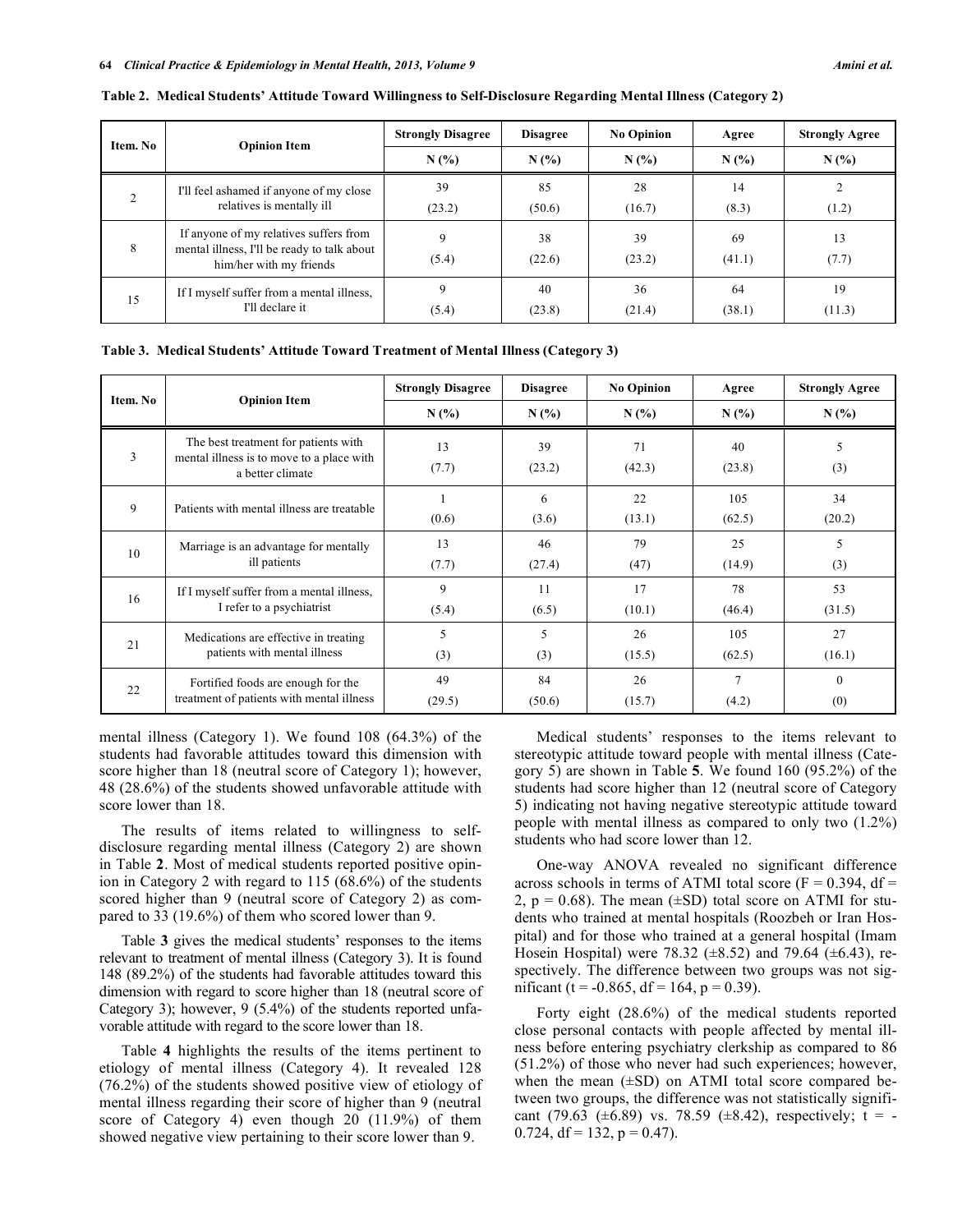| Item. No                                                                                            | <b>Opinion Item</b>                                                    | <b>Strongly Disagree</b> | <b>Disagree</b> | <b>No Opinion</b> | Agree  | <b>Strongly Agree</b> |
|-----------------------------------------------------------------------------------------------------|------------------------------------------------------------------------|--------------------------|-----------------|-------------------|--------|-----------------------|
|                                                                                                     |                                                                        | N(%)                     | N(%)            | N(%               | N(%    | N(%)                  |
| The close relatives f patients with mental<br>4<br>illness will be affected by this kind of illness |                                                                        | 28                       | 35              | 89                | 8      |                       |
|                                                                                                     |                                                                        | (4.8)                    | (16.7)          | (20.8)            | (53)   | (4.8)                 |
| 11                                                                                                  | Mental illness is caused by fairies and meta-                          | 118                      | 32              | 15                |        |                       |
|                                                                                                     | physical creatures                                                     | (70.2)                   | (19)            | (8.9)             | (0.6)  | (1.2)                 |
| 17                                                                                                  | Accompanying a patient with mental illness<br>may make me mentally ill | 40                       | 62              | 33                | 31     |                       |
|                                                                                                     |                                                                        | (23.8)                   | (36.9)          | (19.6)            | (18.5) | (1.2)                 |

**Table 4. Medical Students' Attitude Toward Etiology of Mental Illness (Category 4)**

**Table 5. Medical Students' Stereotypic Attitude Toward Patients with Mental Illness (Category 5)**

| Item. No | <b>Opinion Item</b>                            | <b>Strongly Disagree</b> | <b>Disagree</b> | <b>No Opinion</b> | Agree  | <b>Strongly Agree</b> |
|----------|------------------------------------------------|--------------------------|-----------------|-------------------|--------|-----------------------|
|          |                                                | N(%)                     | N(%             | N(%               | N(%)   | N(%                   |
|          | All patients with mental illness must be taken | 51                       | 96              | 12                |        |                       |
|          | care of in hospitals                           | (30.4)                   | (57.1)          | (7.1)             | (4.2)  | (1.2)                 |
| 12       | Mental illnesses are all of the same kind      | 88                       | 70              | 6                 |        |                       |
|          |                                                | (52.4)                   | (41.7)          | (3.6)             | (1.8)  | (0.6)                 |
|          | All patients with mental illness commit        | 25                       | 78              | 40                | 23     | $\mathfrak{D}$        |
| 18       | crimes more often than other people            | (14.9)                   | (46.4)          | (23.8)            | (13.7) | (1.2)                 |
| 19       | All patients with mental illness are dangerous | 54                       | 97              | 9                 | 6      | 2                     |
|          |                                                | (32.1)                   | (57.7)          | (5.49)            | (3.6)  | (1.2)                 |

### Table 6. Medical Students' Perceived Influence of Media on their Attitudes Toward Mental Illness before Psychiatry Clerkship (1 =  $t$ **he** Least,  $7 = t$ **he** Most)

| <b>Statistic Media</b>        | Mean | <b>Std. Deviation</b> | Median | Mode |
|-------------------------------|------|-----------------------|--------|------|
| Movies                        | 4.16 | 2.77                  | 4.0    | 7.0  |
| TV/Radio educational programs | 3.35 | 2.39                  | 3.0    | 1.0  |
| Newspapers /Magazines         | 3.28 | 2.16                  | 3.0    | 1.0  |
| TV/Radio NEWS                 | 3.04 | 2.21                  | 3.0    | 1.0  |
| Other books                   | 3.01 | 2.41                  | 2.0    | 1.0  |
| Novels                        | 2.80 | 2.20                  | 2.0    | 1.0  |
| Radio stories                 | 2.46 | 2.22                  | 1.5    | 1.0  |

Table **6** summaries the students' responses to perceived influence of media on their opinions about mental illness. As it is shown, the students thought that movies were on the top of influential media on shaping the attitudes toward mental illness.

# **4. DISCUSSION**

The study aimed to examine Iranian medical students' attitudes toward mental illness after psychiatry clerkship. In general more than 92% of the students had favorable attitudes toward people with mental illness at the end of their clerkship; however, there was diversity across different categories of ATMI. The students showed the most favorable opinion (95.2%) about Category 5 (stereotypic attitude toward people with mental illness) whilst they revealed the least favorable opinion (64.3%) regarding Category 1 (social relations with people affected by mental illness).

# **4.1. Category 1 (Social Relations with People Affected by Mental Illness)**

In spite of overall optimism of Iranian medical students about people with mental illness, they showed intolerant attitude toward close relationships with this people. Only one-fourth of the students stated that would be ready to live or work in the same place with a person with mental illness and less than one-fifth of them would be ready to be a close friend to a patient with mental illness. In other studies, 51.8- 60.3% of medical students did not accept to be willing to work on a job with former patients [18, 28] whilst only 9.6% of the students accepted to be willing to rent a room in their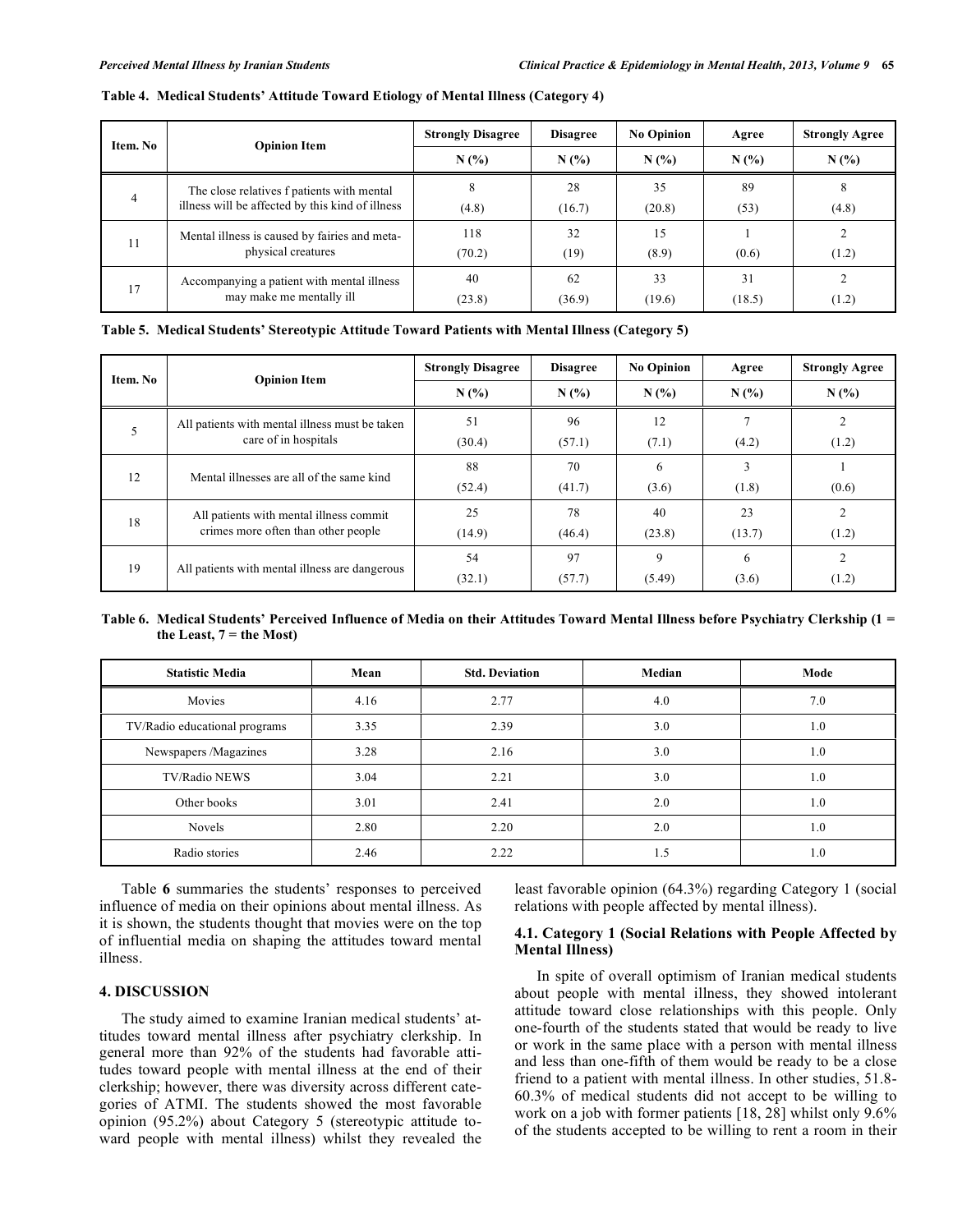home to former patients [18] and 51.9% of the students would not accept a former mental patient as a close friend [28]. Considering unfavorable students' attitudes concerning social relations with people affected by mental illness that can potentially influence patient-physician relationship at the future, it is essential that continued efforts devoted to find some ways to improve the students' views of this category.

#### **4.2. Category 2 (Willingness to Self-Disclosure Regarding Mental Illness)**

The present study revealed that 73.8% of the students declared they disagreed with the item "I'll feel ashamed if anyone of my close relatives is mentally ill". In a study in Japan, 38.6% of the medical students showed similar opinion [18]. It could indicate that Iranian society may be more tolerant than some other Eastern countries.

#### **4.3. Category 3 (Treatment of Mental Illness)**

Around 80% of students in our study thought people with mental illness are treatable and medications are effective in treating people with mental illness. Other studies reported less favorable opinion about treatment of people with mental illness in medical students and doctors [18, 28]. It could indicate that Iranian tomorrow's doctors may have more positive opinion about psychiatric treatment than their counterparts in some other Eastern countries.

### **4.4. Category 4 (Etiology of Mental Illness)**

Contrary to the result of other studies from Middle East and Africa [28, 29], beliefs in supernatural causes of mental illness was rare among Iranian medical students. Although we did not directly evaluate biogenetic causal attributions of mental illness among the medical students, their response to the questions 4 and 17 may indirectly indicate the kind of attribution. Therefore, it may be assumed that most of the students had biogenetic causal attributions of mental illness. However, it is expected that biological or genetic models of mental illness may increase tolerance towards people with mental illness by reducing the stigma and rejection, two recent reviews concluded that biogenetic causal models were not associated with more tolerant attitudes or better social acceptance [30, 31].

## **4.5. Category 5 (Stereotypic Attitude Toward People with Mental Illness)**

The majority of students in the present study disagreed with that all patients with mental illness must be taken care of in hospitals; however, the medical students were trained in teaching hospitals rather than community-based services. This view is comparable to Mino and colleagues (2000) [18] but it is in contrast with dominant opinion of students from other country who stated that facilities for mental health care should be located away from the community [29]. Also, less than 5% of Iranian medical students considered people with mental illness as dangerous. It is noticeably less than those reported by Adewuya and Oguntade (2007) of 70.5% [28].

In general, as Jorm and colleagues (1997) found that younger members of health professionals tend take a broader view about mental illness [32] and it may represent a possible cohort effect, Iranian medical students showed favorable attitude toward mental illness.

#### **4.6. Mental Hospital vs. General Hospital**

To our best knowledge, there is no published study on influence of psychiatry clerkship at a mental hospital compared to a general hospital on students' attitude toward mental illness. However, it is found that the effect of hospital experience may be positive or negative depending on the environment atmosphere where experience occurs [33, 34].

# **4.7. Close Personal Contact with People with Mental Illness before Entering Clerkship**

We found no relationship between close personal contacts with people affected by mental illness before clerkship/or direct experience with a family member with mental illness and attitude toward mental illness. Our finding was in line with some previous studies [29, 35-37] ; however, several studies are shown personal contact with people affected by mental illness might positively influence attitude of public, generally, and students, specifically, toward mental illness [28, 38-45].

## **4.8. Age**

We found no association between age and ATMI total score. This finding was in keeping with the finding of several studies in general population [2, 41] and in medical students [29] but discordant with the results of other studies in general population [2, 39]. It may be due to narrow variance of age variable among medical students because they come from the same cohort.

#### **4.9. Gender**

According to the present study, there was no difference between two genders in terms of ATMI total score. Angermeyer and Dietrich (2006) in a review showed that the results of previous studies concerning influence of gender on public's attitude toward mental illness are quite inconsistent [2]. In a recent systematic review of population-based studies, Holzinger and colleagues (2012) concluded that women do not seem to display more positive attitudes than men towards people with mental illness, with a few exceptions. Women are more likely to approve psychosocial approach to mental illness than men and it also seems that women are more ready to suggest professional help than men [46]. In line with our finding in medical students, Al-Adawi and colleagues (2002) found no association between students' attitudes toward mental illness and gender [29]; however, greater social distance was associated with female gender in medical students in another study [42].

## **4.10. Students' Perceptions about Influence of Media on their Attitudes Toward Mental Illness Before Entering**

The present study showed that the medical students thought that movies were on the top of influential media on shaping their attitudes toward mental illness. We did not find similar studies to be able to compare our result with them. However, the present study could not determine to which direction and how much students' attitudes have been influenced by media, specifically movies, and then, to how much psychiatry clinical rotation could change pre-clerkship attitudes toward mental illness.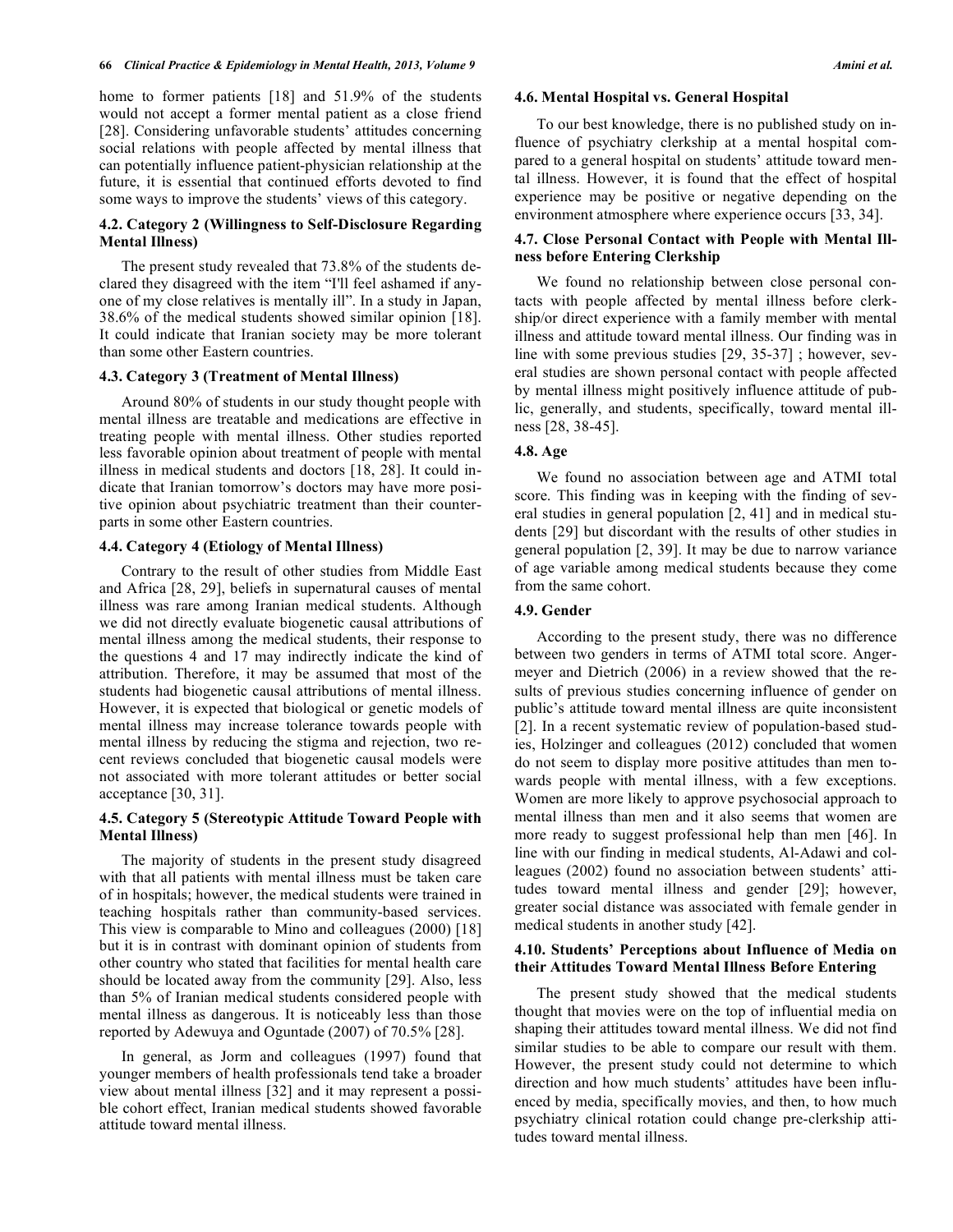#### **4.11. Limitations and Implications**

The results of present study should be interpreted in the light of its limitations. We did not assess the medical students' attitude toward mental illness before entering psychiatry rotation. Thus, it was not possible to evaluate influence of our psychiatry clerkship on Iranian medical students' opinion about mental illness. Moreover, the findings of the present study might be influenced by the students' attitude before entering clerkship. If the students had more favorable attitudes before the course, their attitudes could have been less influenced by passing the clerkship. The results of previous studies concerning impact of psychiatry rotation on attitude toward mental illness are inconsistent. Several studies are shown positive effect of psychiatry rotation on medical students' opinion about mental illness [14, 18, 35, 47]; however, the findings of other studies showed no impact [37, 48, 49]. It is proposed that a future study could be done to compare medical students' attitude toward mental illness before and after a clinical course in psychiatry, not only by using observational design but also by conducting interventional design to explore new methods that may influence students' attitude more, and to compare with a control group. In addition, a longitudinal study would be better to assess the impact of any educational intervention on the medical students' attitude of mental illness and on their future professional behavior in real practice, as the same sample would then be followed up over a longer period.

Another limitation of present study is the absence of follow-up to see if positive attitudes toward mental illness remain over time. As Baxter and colleagues (2001) showed the positive change that takes place in medical students' attitude towards mental illness after psychiatry training may be transient and decay over the time [50]. Thus, longitudinal studies should be appreciated to assess the persistence of favorable attitude toward mental illness.

As Singh and colleagues (1998) mentioned questionnaire per se may not truly assess attitudes and its impacts on behavior in real practice since students may give responses that are supposed to give a correct impression of themselves [14]. Moreover, there is diversity across different studies regarding measures using to assess attitude toward mental illness. In addition, these measures are divided into diverse categories; however, many inter-connections exist between the categories, and there is sometimes obscurity in judging which is the most suitable to use in categorizing a subscale [51]. In addition, the present study questionnaire could not differentiate students' attitude toward various mental illness such as schizophrenia and depression. It is possible there is diversity among medical students in terms of their opinion about different psychiatric disorders. There are other limitations such as small sample size, and confined to three schools that may cause inadequate power to detect possible associations between different variables and may not to generalize the study results to all Iranian medical students, respectively.

# **5. CONCLUSIONS**

Overall, most of Iranian medical students had generally favorable attitudes toward people with mental illness at the end of their clerkship. The students showed the most favorable opinion about stereotypic belief concerning people with mental illness whilst they revealed the least favorable opinion regarding social relation with people affected by mental illness. Therefore, it may be expected next generation of medical doctors show more favorable attitude toward mental illness. However, considering unfavorable attitudes concerning social relations with people affected by mental illness in a considerable percentage of Iranian students, it is essential that continued efforts devoted to find some ways to improve the students' opinions about social relations with people with mental illness. Further longitudinal studies should be appreciated to assess the persistence of favorable attitude toward mental illness over the time.

# **CONFLICT OF INTEREST**

The authors confirm that this article content has no conflicts of interest.

### **ACKNOWLEDGEMENTS**

This study was supported by Tehran University of Medical Sciences. We thank Dr. Maryam Tabatabaee, Mrs. Fattaneh Abdi, and Mrs. Fatemeh Rovhani who helped with administration of the project. We also wish to thank all medical students who participated in this project.

# **REFERENCES**

- [1] Rabkin JG. Opinions about mental illness: a review of the literature*.* Psychol Bull 1972; 77: 153-71.
- [2] Angermeyer MC, Dietrich S. Public beliefs about and attitudes towards people with mental illness: a review of population studies*.* Acta Psychiatr Scand 2006; 113: 163-79.
- [3] Angermeyer MC, Holzinger A, Matschinger H. Mental health literacy and attitude towards people with mental illness: a trend analysis based on population surveys in the eastern part of Germany*.* Eur Psychiatry 2009; 24: 225-32.
- [4] Bhugra D. Attitudes towards mental illness*.* Acta Psychiatr Scand 1989; 80: 1-12.
- [5] Premalatha Chinnayya H, Chandrashekar CR, Moily S, *et al.* Training primary care health workers in mental health evaluation of attitudes towards mental illness before and after training*.* Int J Soc Psychiatry 1990; 36: 300-7.
- [6] Jugal K, Mukherjee R, Parashar M, Jiloha R, Ingle G. Beliefs and attitudes towards mental health among medical professionals in Delhi*.* Indian J Community Med 2007; 32: 198-200.
- [7] Bolton J. How can we reduce the stigma of mental illness? BMJ 2003; 326: S57.
- [8] Crisp AH. The stigmatization of sufferers with mental disorders*.* Br J Gen Pract 1999; 49: 3-4.
- [9] Crisp AH, Gelder MG, Rix S, Meltzer HI, Rowlands OJ. Stigmatisation of people with mental illnesses*.* Br J Psychiatry 2000; 177: 4-7.
- [10] Hayward, Jenifer A, Bright P. Stigma and mental illness: A review and critique*.* J Ment Health 1997; 6: 345-54.
- [11] TNS. Attitudes to Mental Illness 2008 Research Report*.* London: Department of Health 2008.
- [12] Abdullah T, Brown TL. Mental illness stigma and ethnocultural beliefs, values, and norms: An integrative review*.* Clin Psychol Rev 2011; 31: 934-48.
- [13] Shokoohi-Yekta M, Retish PM. Attitudes of Chinese and American male students towards mental illness*.* Int J Soc Psychiatry 1991; 37: 192-200.
- [14] Singh SP, Baxter H, Standen P, Duggan C. Changing the attitudes of 'tomorrow's doctors' towards mental illness and psychiatry: a comparison of two teaching methods*.* Med Educ 1998; 32: 115-20.
- [15] Spiegel DA. Motivating the student in the psychiatry clerkship*.* J Med Educ 1981; 56: 593-600.
- [16] Ay P, Save D, Fidanoglu O. Does stigma concerning mental disorders differ through medical education? A survey among medical